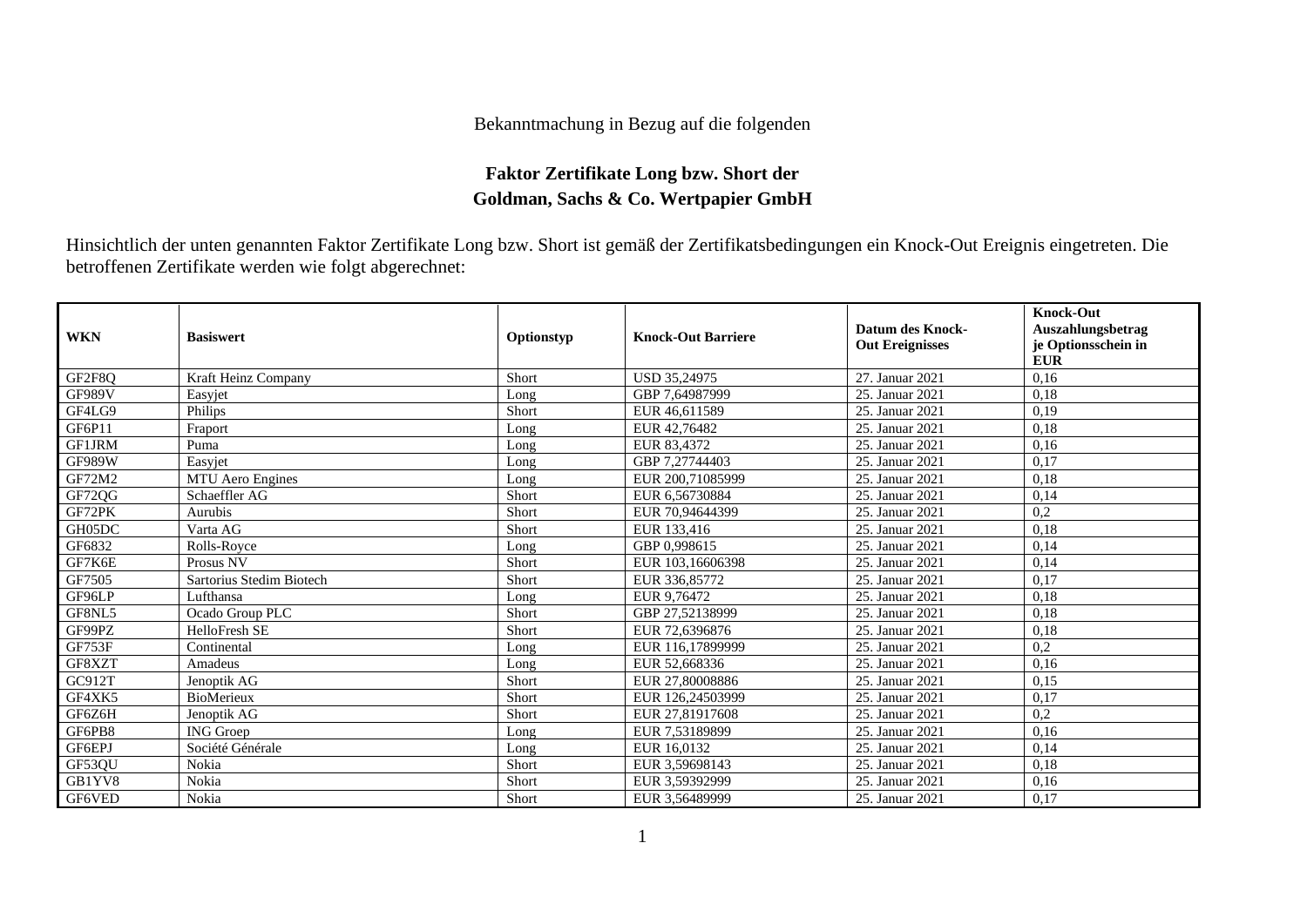| <b>WKN</b>          | <b>Basiswert</b>                                    | Optionstyp | <b>Knock-Out Barriere</b> | <b>Datum des Knock-</b><br><b>Out Ereignisses</b> | <b>Knock-Out</b><br>Auszahlungsbetrag<br>je Optionsschein in<br><b>EUR</b> |
|---------------------|-----------------------------------------------------|------------|---------------------------|---------------------------------------------------|----------------------------------------------------------------------------|
| GF9ZW8              | Varta AG                                            | Short      | EUR 134,724               | 25. Januar 2021                                   | 0,16                                                                       |
| GF9WVR              | Varta AG                                            | Short      | EUR 134,724               | 25. Januar 2021                                   | 0,17                                                                       |
| GF8DPL              | Lufthansa                                           | Long       | EUR 9,50898009            | 25. Januar 2021                                   | 0,16                                                                       |
| GF99WM              | <b>International Consolidated Airlines Group SA</b> | Long       | GBP 1,41334935            | 25. Januar 2021                                   | 0,19                                                                       |
| GF683S              | Prosus NV                                           | Short      | EUR 106,78447435          | 25. Januar 2021                                   | 0,19                                                                       |
| GF8DNC              | Boeing                                              | Long       | USD 201,72319999          | 25. Januar 2021                                   | 0,16                                                                       |
| GF935U              | JinkoSolar Holding Co Ltd                           | Short      | <b>USD 69,87</b>          | 25. Januar 2021                                   | 0,07                                                                       |
| GF72JJ              | TechnipFMC                                          | Long       | <b>USD 10,9858</b>        | 25. Januar 2021                                   | 0,13                                                                       |
| GF45X6              | Arconic Corp                                        | Long       | USD 27,56739999           | 25. Januar 2021                                   | 0,19                                                                       |
| GF9JG8              | Beyond Meat, Inc.                                   | Short      | USD 143,51399999          | 25. Januar 2021                                   | 0,19                                                                       |
| GF4L2Y              | Apple                                               | Short      | USD 142,54674999          | 25. Januar 2021                                   | 0,15                                                                       |
| GF939Y              | TeladocHealth Inc                                   | Short      | <b>USD 270,89</b>         | 25. Januar 2021                                   | 0,19                                                                       |
| GF7UUC              | Shopify Inc.                                        | Short      | USD 1.226.61749999        | 25. Januar 2021                                   | 0,18                                                                       |
| GF89V5              | Apple                                               | Short      | USD 141,85139999          | 25. Januar 2021                                   | 0,15                                                                       |
| GC522D              | Nokia                                               | Short      | EUR 3,84584475            | 25. Januar 2021                                   | 0,17                                                                       |
| GF5M9S              | Nokia                                               | Short      | EUR 3,7864137             | 25. Januar 2021                                   | 0,17                                                                       |
| GF5089              | TeladocHealth Inc                                   | Short      | USD 274,28269999          | 25. Januar 2021                                   | 0,16                                                                       |
| GF9WWC              | Varta AG                                            | Short      | EUR 136,91275618          | 25. Januar 2021                                   | 0,18                                                                       |
| GF6VEF              | Nokia                                               | Short      | EUR 3,69017668            | 25. Januar 2021                                   | 0,15                                                                       |
| GF9ZSH              | Varta AG                                            | Short      | EUR 136,91275618          | 25. Januar 2021                                   | 0,17                                                                       |
| GF9A0M              | Nokia                                               | Short      | EUR 3,65119765            | 25. Januar 2021                                   | 0,2                                                                        |
| GF32EP              | Münchener Rück                                      | Long       | EUR 222,78749999          | 25. Januar 2021                                   | 0,16                                                                       |
| GF91EP              | <b>EDF</b>                                          | Long       | EUR 10,32596599           | 25. Januar 2021                                   | 0,17                                                                       |
| GF43QF              | Münchener Rück                                      | Long       | EUR 223,22165             | 25. Januar 2021                                   | 0,17                                                                       |
| GF7V1H              | <b>EDF</b>                                          | Long       | EUR 11,35077551           | 25. Januar 2021                                   | 0,18                                                                       |
| GF45V4              | <b>ING</b> Groep                                    | Long       | EUR 7,38354286            | 25. Januar 2021                                   | 0,15                                                                       |
| GF36CZ              | Vinci                                               | Long       | EUR 78,44849999           | 25. Januar 2021                                   | 0,19                                                                       |
| GF8YW2              | JCDecaux SA                                         | Long       | EUR 15,13199999           | 25. Januar 2021                                   | 0,2                                                                        |
| GF99UM              | Kering                                              | Long       | EUR 531,48799999          | 25. Januar 2021                                   | 0,17                                                                       |
| GF5JXT              | adidas                                              | Long       | EUR 272,44                | 25. Januar 2021                                   | 0,17                                                                       |
| GC <sub>24</sub> DJ | adidas                                              | Long       | EUR 271,05                | 25. Januar 2021                                   | 0,2                                                                        |
| GF6EMX              | Airbus                                              | Long       | EUR 84,77345456           | 25. Januar 2021                                   | 0,2                                                                        |
| GF96KZ              | Deutsche Bank                                       | Long       | EUR 8,72199999            | 25. Januar 2021                                   | 0,17                                                                       |
| GF5SVZ              | <b>ABN</b> Amro                                     | Long       | EUR 8,00205279            | 25. Januar 2021                                   | 0,15                                                                       |
| GF8LKF              | Stitch Fix Inc.                                     | Short      | <b>USD 102,7352</b>       | 25. Januar 2021                                   | 0,15                                                                       |
| GF8Y0P              | Macy's, Inc.                                        | Short      | USD 13,8641125            | 25. Januar 2021                                   | 0,16                                                                       |
| GF8YXZ              | TeladocHealth Inc                                   | Short      | USD 283,09484375          | 25. Januar 2021                                   | 0,17                                                                       |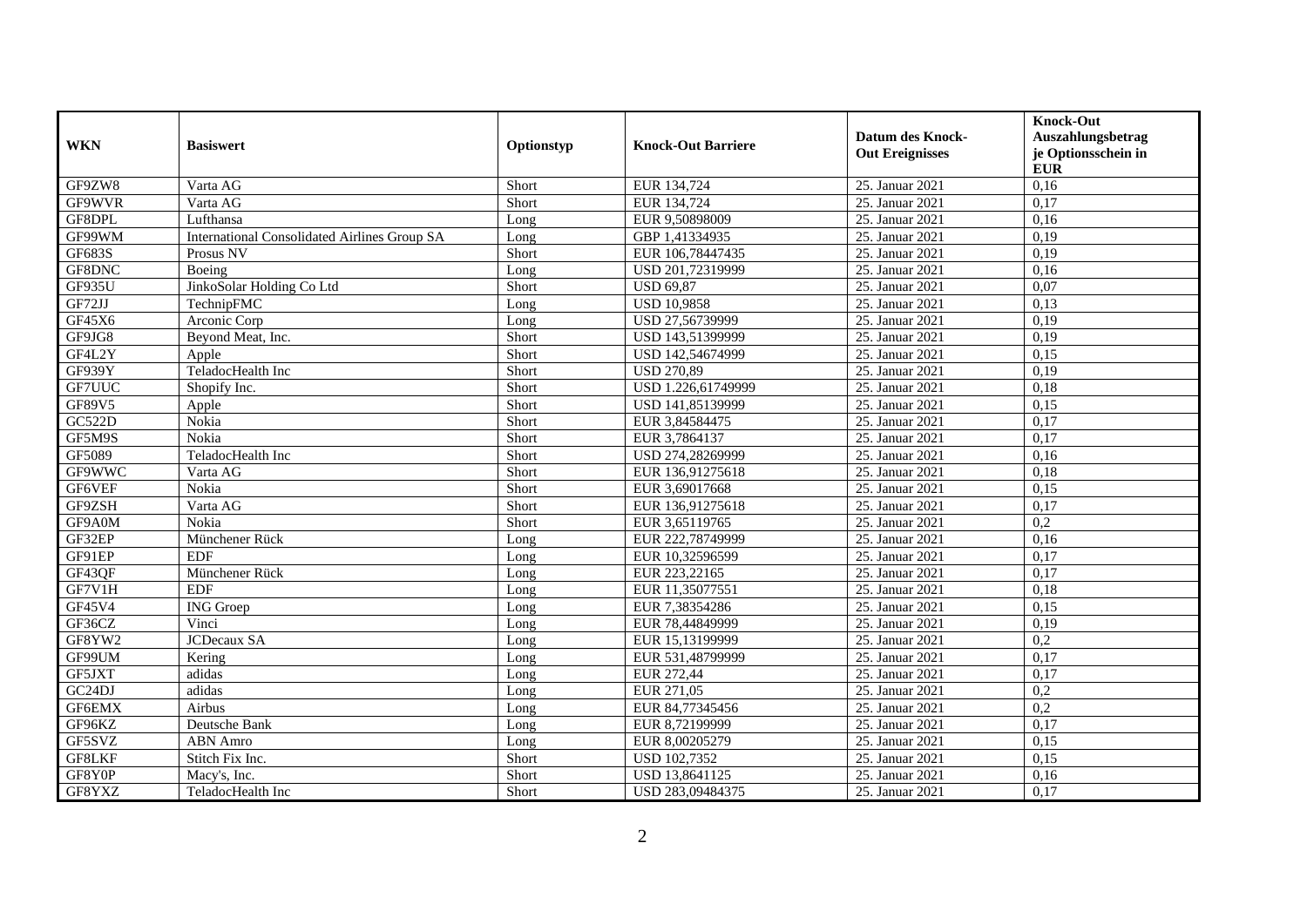| <b>WKN</b>    | <b>Basiswert</b>           | Optionstyp | <b>Knock-Out Barriere</b> | <b>Datum des Knock-</b><br><b>Out Ereignisses</b> | <b>Knock-Out</b><br>Auszahlungsbetrag<br>je Optionsschein in<br><b>EUR</b> |
|---------------|----------------------------|------------|---------------------------|---------------------------------------------------|----------------------------------------------------------------------------|
| GF98KX        | ViacomCBS Inc.             | Short      | USD 46,71949999           | 25. Januar 2021                                   | 0,19                                                                       |
| GF9UQS        | Baidu, Inc.                | Short      | USD 258,58852499          | 25. Januar 2021                                   | 0,2                                                                        |
| GC9WBB        | Delta Air Lines, Inc.      | Long       | USD 39,076                | 25. Januar 2021                                   | 0,18                                                                       |
| GF6810        | Apple                      | Short      | USD 142,28251699          | 25. Januar 2021                                   | 0,15                                                                       |
| GF98GT        | Macy's, Inc.               | Short      | USD 13,20199999           | 25. Januar 2021                                   | 0,17                                                                       |
| GF8Y4P        | Roku, Inc.                 | Short      | USD 435,5355              | 25. Januar 2021                                   | 0,19                                                                       |
| GF4CEA        | JD.com Inc                 | Short      | USD 98,98163899           | 25. Januar 2021                                   | 0,2                                                                        |
| GF4L41        | JD.com Inc                 | Short      | USD 98,469125             | 25. Januar 2021                                   | 0,19                                                                       |
| <b>GF99S8</b> | iRobot Corporation         | Short      | USD 101,22551399          | 25. Januar 2021                                   | 0,14                                                                       |
| GF9UP0        | Plug Power                 | Short      | <b>USD 68,8761</b>        | 25. Januar 2021                                   | 0,14                                                                       |
| GF7YD9        | <b>TAL Education Group</b> | Short      | USD 80,65180797           | 25. Januar 2021                                   | 0,17                                                                       |
| GF98KY        | ViacomCBS Inc.             | Short      | USD 49,80649666           | 25. Januar 2021                                   | 0,18                                                                       |
| GF99YV        | NetEase Inc ADR            | Short      | USD 127,58680451          | 25. Januar 2021                                   | 0.19                                                                       |
| GF96JT        | Tesla Inc                  | Short      | USD 882,96085599          | 25. Januar 2021                                   | 0,13                                                                       |
| GF8DNE        | Boeing                     | Long       | USD 200,69399999          | 25. Januar 2021                                   | 0,18                                                                       |
| GF8DPR        | Pinduoduo Inc. - ADR       | Short      | USD 194,11273             | 25. Januar 2021                                   | 0,2                                                                        |
| GF98GU        | Macy's, Inc.               | Short      | USD 14,07432376           | 25. Januar 2021                                   | 0,18                                                                       |
| GF8YU6        | iRobot Corporation         | Short      | USD 108,11440935          | 25. Januar 2021                                   | 0,15                                                                       |
| GF48TG        | Shopify Inc.               | Short      | USD 1.241,57625           | 25. Januar 2021                                   | 0,17                                                                       |
| GF7YC7        | Nokia                      | Short      | EUR 3,81825364            | 25. Januar 2021                                   | 0,15                                                                       |
| GF3TK3        | Lennar Corporation         | Short      | <b>USD 87,1586</b>        | 25. Januar 2021                                   | 0,17                                                                       |
| GF6ACP        | <b>MasterCard</b>          | Long       | USD 322,41019999          | 25. Januar 2021                                   | 0,18                                                                       |
| GF9JDQ        | Beyond Meat, Inc.          | Short      | USD 150,67748108          | 25. Januar 2021                                   | 0,17                                                                       |
| GF99S5        | JD.com Inc                 | Short      | USD 100,71925125          | 25. Januar 2021                                   | 0,17                                                                       |
| GF7W73        | FibroGen, Inc.             | Short      | USD 50,456404             | 25. Januar 2021                                   | 0,17                                                                       |
| GF3VZT        | Facebook                   | Short      | USD 281,36249999          | 25. Januar 2021                                   | 0,2                                                                        |
| GF4L29        | NASDAQ-100 Index           | Short      | USD 13.566,89295499       | 25. Januar 2021                                   | 0,18                                                                       |
| GF3VWJ        | Microsoft                  | Short      | USD 230,46899999          | 25. Januar 2021                                   | 0,2                                                                        |
| GF5ZGY        | Weibo Corporation          | Short      | <b>USD 44,034</b>         | 25. Januar 2021                                   | 0,14                                                                       |
| GF8JET        | HollyFrontier Corp         | Short      | USD 29,73128599           | 25. Januar 2021                                   | 0,19                                                                       |
| GF8XZ8        | HollyFrontier Corp         | Short      | USD 29,78649999           | 25. Januar 2021                                   | 0,19                                                                       |
| GF99V5        | HollyFrontier Corp         | Short      | USD 29,64119999           | 25. Januar 2021                                   | 0,17                                                                       |
| GF935Z        | iRobot Corporation         | Short      | USD 128,02318973          | 25. Januar 2021                                   | 0,14                                                                       |
| GF8JUF        | NATIONAL BEVERAGE CORP.    | Short      | USD 114,11893985          | 25. Januar 2021                                   | 0,15                                                                       |
| GF7Y79        | Weibo Corporation          | Short      | USD 43,8192               | 25. Januar 2021                                   | 0,14                                                                       |
| <b>GF9WWK</b> | Varta AG                   | Short      | EUR 147,21655232          | 25. Januar 2021                                   | 0,19                                                                       |
| GF9ZRV        | Varta AG                   | Short      | EUR 147,21655232          | 25. Januar 2021                                   | 0,19                                                                       |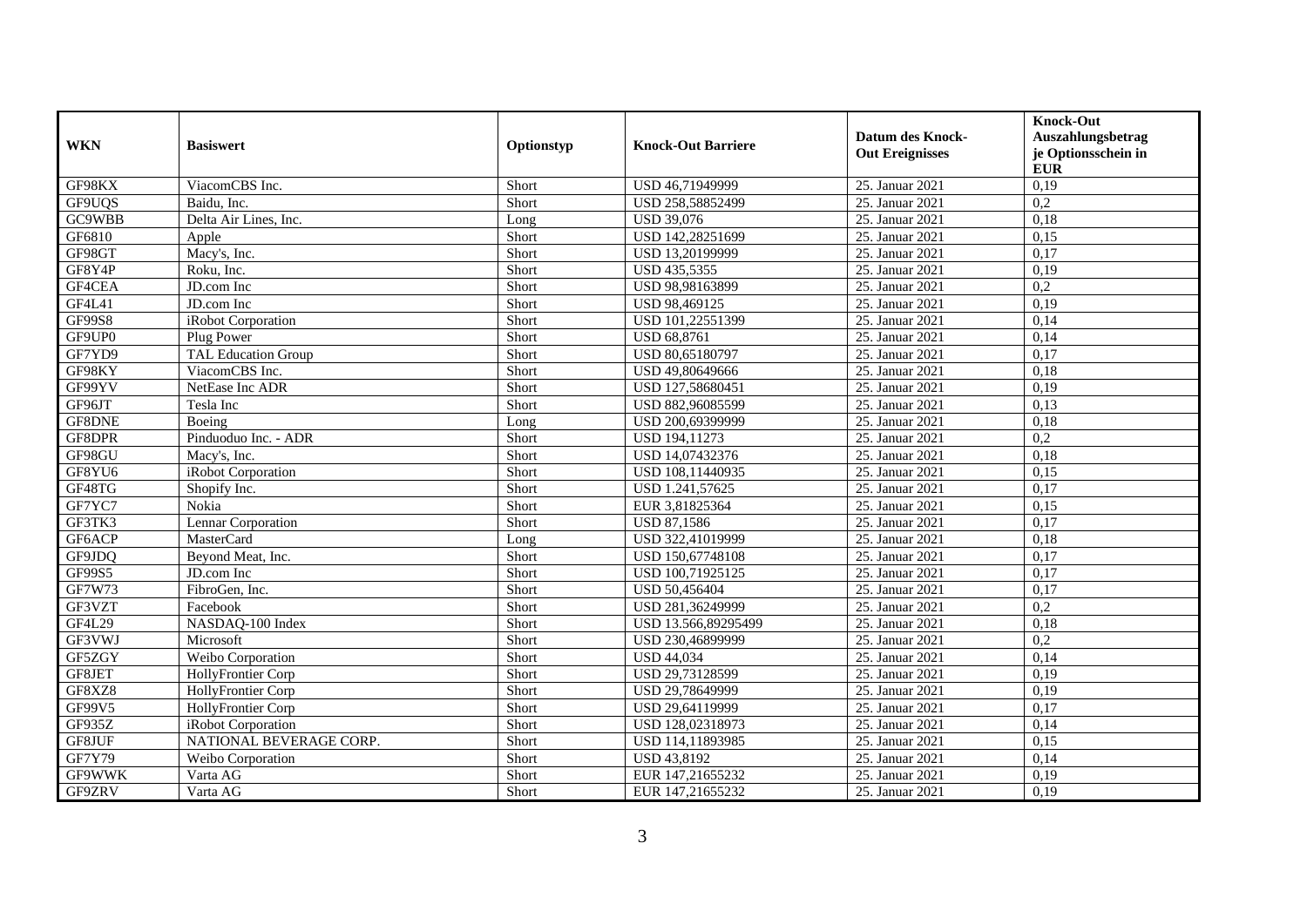| <b>WKN</b>    | <b>Basiswert</b>               | Optionstyp | <b>Knock-Out Barriere</b> | <b>Datum des Knock-</b><br><b>Out Ereignisses</b> | <b>Knock-Out</b><br>Auszahlungsbetrag<br>je Optionsschein in<br><b>EUR</b> |
|---------------|--------------------------------|------------|---------------------------|---------------------------------------------------|----------------------------------------------------------------------------|
| GF6EPP        | Société Générale               | Long       | EUR 15,37430599           | 25. Januar 2021                                   | 0,18                                                                       |
| GC8PVX        | <b>ING</b> Groep               | Long       | EUR 7,25433899            | 25. Januar 2021                                   | 0,2                                                                        |
| GF7A2D        | Evotec                         | Short      | EUR 30,172156             | 25. Januar 2021                                   | 0,2                                                                        |
| GF9WWG        | Varta AG                       | Short      | EUR 144,41376903          | 25. Januar 2021                                   | 0,14                                                                       |
| GF8JUE        | NATIONAL BEVERAGE CORP.        | Short      | USD 106,0091131           | 25. Januar 2021                                   | 0,14                                                                       |
| GF6VAE        | Uber Technologies, Inc.        | Long       | USD 52,159324             | 25. Januar 2021                                   | 0,01                                                                       |
| GF7DFA        | National Oilwell Varco Inc.    | Long       | USD 12,59699999           | 25. Januar 2021                                   | 0,15                                                                       |
| GF916X        | Halliburton Co                 | Long       | USD 18,33579999           | 25. Januar 2021                                   | 0,17                                                                       |
| GC4CZU        | Kroger Co/The                  | Short      | USD 35,6998               | 25. Januar 2021                                   | $\overline{0,1}$                                                           |
| GF5VU7        | Square                         | Long       | USD 218,42239999          | 25. Januar 2021                                   | $\overline{0,1}$                                                           |
| GF9ZU9        | Varta AG                       | Short      | EUR 141,5821265           | 25. Januar 2021                                   | 0,19                                                                       |
| GF3TA6        | L Brands, Inc.                 | Long       | USD 44,311008             | 25. Januar 2021                                   | 0,01                                                                       |
| GF9WW9        | Varta AG                       | Short      | EUR 140,7939375           | 25. Januar 2021                                   | 0,17                                                                       |
| GF9ZU0        | Varta AG                       | Short      | EUR 140,7939375           | 25. Januar 2021                                   | 0,15                                                                       |
| GF8LL1        | Skyworks Solutions Inc         | Short      | USD 168,80672928          | 25. Januar 2021                                   | 0,19                                                                       |
| GF9JDS        | Beyond Meat, Inc.              | Short      | USD 163,10986221          | 25. Januar 2021                                   | 0,17                                                                       |
| GF7OZP        | <b>KB</b> Home                 | Short      | <b>USD 43.4763</b>        | 25. Januar 2021                                   | 0,18                                                                       |
| GF4ZYJ        | iRobot Corporation             | Short      | USD 112,22766014          | 25. Januar 2021                                   | 0,16                                                                       |
| GF7UZP        | National Oilwell Varco Inc.    | Long       | USD 12,62138471           | 25. Januar 2021                                   | 0,15                                                                       |
| GC9WAJ        | UniversalHealth Services, Inc. | Long       | USD 126,11778999          | 25. Januar 2021                                   | 0,18                                                                       |
| GF7DLA        | Deutsche Bank                  | Long       | EUR 8,633                 | 25. Januar 2021                                   | 0,17                                                                       |
| GF8JHG        | <b>Banco Santander</b>         | Long       | EUR 2,47879239            | 25. Januar 2021                                   | 0,19                                                                       |
| GF7VLQ        | Lithia Motors Inc              | Short      | USD 348,17089999          | 25. Januar 2021                                   | 0,2                                                                        |
| GF4C4S        | H&R Block, Inc.                | Short      | USD 17,036952             | 25. Januar 2021                                   | 0,18                                                                       |
| <b>GF989H</b> | Meggitt PLC                    | Long       | GBP 3,93135897            | 25. Januar 2021                                   | 0,2                                                                        |
| GF7DH7        | ViacomCBS Inc.                 | Short      | USD 50,90244425           | 25. Januar 2021                                   | 0,14                                                                       |
| GF6EVD        | F5 Networks, Inc.              | Short      | <b>USD 210,4496</b>       | 25. Januar 2021                                   | 0.15                                                                       |
| GF8VNA        | Nokia                          | Short      | EUR 3,93051871            | 25. Januar 2021                                   | 0,19                                                                       |
| GF8LMS        | Discovery                      | Short      | USD 34,893001             | 25. Januar 2021                                   | 0,17                                                                       |
| GF45X7        | Arconic Corp                   | Long       | USD 26,9389184            | 25. Januar 2021                                   | 0,2                                                                        |
| GF4S1A        | SiemensHealthineers AG         | Short      | EUR 44,73732              | 26. Januar 2021                                   | 0,18                                                                       |
| GF5M9T        | Nokia                          | Short      | EUR 4,27555961            | 26. Januar 2021                                   | 0.15                                                                       |
| GF9WVP        | Varta AG                       | Short      | EUR 148,24718999          | 26. Januar 2021                                   | 0,16                                                                       |
| GF9ZTZ        | Varta AG                       | Short      | EUR 148,24718999          | 26. Januar 2021                                   | 0,15                                                                       |
| GF7YC1        | Pearson                        | Short      | GBP 7,61947341            | 26. Januar 2021                                   | 0,19                                                                       |
| GF6VBG        | Carl-Zeiss Meditec AG          | Short      | EUR 134,334               | 26. Januar 2021                                   | 0,17                                                                       |
| GF7A3J        | Naturgy Energy Group SA        | Short      | EUR 22,07199506           | 26. Januar 2021                                   | 0,15                                                                       |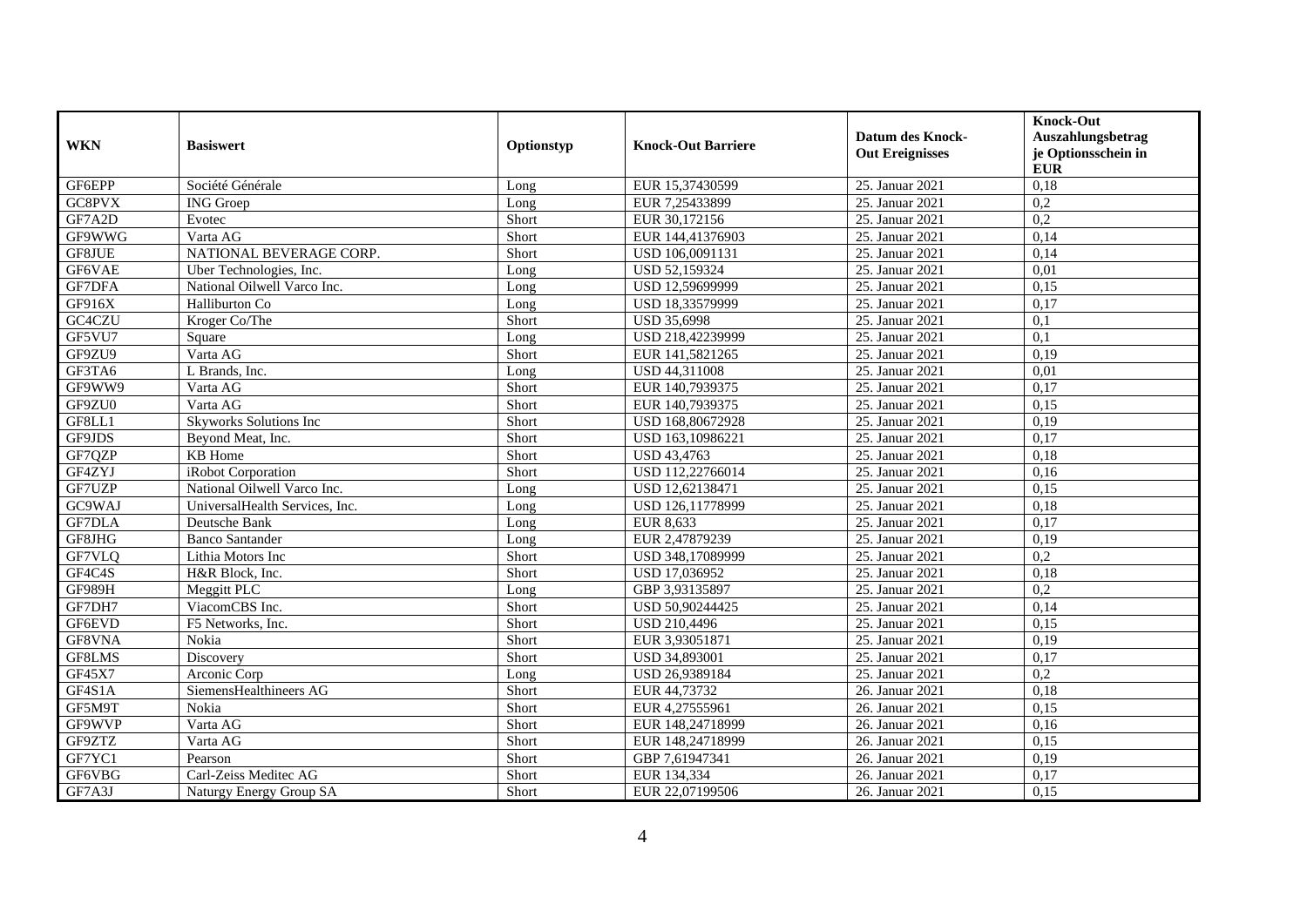| <b>WKN</b>    | <b>Basiswert</b>                                | Optionstyp | <b>Knock-Out Barriere</b> | <b>Datum des Knock-</b><br><b>Out Ereignisses</b> | <b>Knock-Out</b><br>Auszahlungsbetrag<br>je Optionsschein in<br><b>EUR</b> |
|---------------|-------------------------------------------------|------------|---------------------------|---------------------------------------------------|----------------------------------------------------------------------------|
| GC8ZMQ        | SAP                                             | Short      | EUR 108,15799999          | 26. Januar 2021                                   | 0,19                                                                       |
| <b>GF5FLB</b> | <b>SAP</b>                                      | Short      | EUR 107,63039999          | 26. Januar 2021                                   | 0,17                                                                       |
| GC74ZY        | Naturgy Energy Group SA                         | Short      | EUR 21,795578             | 26. Januar 2021                                   | 0,15                                                                       |
| GF72GQ        | Accor                                           | Long       | EUR 27,459516             | 26. Januar 2021                                   | 0,17                                                                       |
| GF9A0N        | Nokia                                           | Short      | EUR 3,92421249            | 26. Januar 2021                                   | 0,2                                                                        |
| GF9ZWC        | Plug Power                                      | Short      | USD 73,96843896           | 26. Januar 2021                                   | 0,18                                                                       |
| GF77HS        | eBav                                            | Short      | <b>USD 58,47515</b>       | 26. Januar 2021                                   | 0,19                                                                       |
| GF4RZ3        | Trip.com Group Limited                          | Long       | USD 32,078508             | 26. Januar 2021                                   | 0,16                                                                       |
| GF7QDN        | Freeport-McMoRan                                | Long       | USD 26,88139999           | 26. Januar 2021                                   | 0,14                                                                       |
| GC9WAV        | SGS Societe Generale De Surveillance Holding SA | Short      | CHF 2.805,78579999        | 26. Januar 2021                                   | 0,2                                                                        |
| GB7AF1        | Varta AG                                        | Short      | EUR 159,39                | 26. Januar 2021                                   | 0,19                                                                       |
| GF6JMZ        | Getlink SE                                      | Long       | EUR 12,50650799           | 26. Januar 2021                                   | 0,2                                                                        |
| GF5FLC        | <b>SAP</b>                                      | Short      | EUR 110,08457993          | 26. Januar 2021                                   | 0,19                                                                       |
| GF4LGB        | Philips                                         | Short      | EUR 47,85724999           | 26. Januar 2021                                   | 0,19                                                                       |
| GF4XGZ        | Philips                                         | Short      | EUR 47,62379999           | 26. Januar 2021                                   | 0,17                                                                       |
| GF7VD6        | HealthEquity, Inc.                              | Short      | USD 89,95371099           | 26. Januar 2021                                   | 0,17                                                                       |
| GF9J8B        | Evotec                                          | Short      | EUR 33.13646295           | 26. Januar 2021                                   | 0,2                                                                        |
| GF99XD        | APPIAN CORPORATION                              | Short      | USD 212,74247005          | 26. Januar 2021                                   | 0,17                                                                       |
| GF72SL        | HUGO BOSS Vz.                                   | Short      | EUR 29,04781111           | 26. Januar 2021                                   | 0,14                                                                       |
| GF9JCX        | Evotec                                          | Short      | EUR 32,89145051           | 26. Januar 2021                                   | 0,19                                                                       |
| GF9JF6        | Beyond Meat, Inc.                               | Short      | <b>USD 215,9538</b>       | 26. Januar 2021                                   | 0,16                                                                       |
| GF9ZS4        | Varta AG                                        | Short      | EUR 153,594               | 26. Januar 2021                                   | 0,19                                                                       |
| GF9WUD        | Varta AG                                        | Short      | EUR 153,594               | 26. Januar 2021                                   | 0,2                                                                        |
| GF98A1        | OVERSTOCK.COM, INC.                             | Short      | USD 85,09094709           | 26. Januar 2021                                   | 0,17                                                                       |
| GF3QR8        | Lululemon Athletica Inc.                        | Long       | USD 332,714214            | 26. Januar 2021                                   | 0,2                                                                        |
| GF6P7D        | Xerox                                           | Long       | USD 19,87140266           | 26. Januar 2021                                   | 0,19                                                                       |
| GF79UE        | Lennar Corporation                              | Short      | USD 88,83674999           | 26. Januar 2021                                   | 0.14                                                                       |
| <b>GF408J</b> | Johnson &Johnson                                | Short      | USD 173,15995619          | 26. Januar 2021                                   | 0.15                                                                       |
| GF93JB        | HollyFrontier Corp                              | Short      | USD 31,03389999           | 26. Januar 2021                                   | 0,2                                                                        |
| GF8LVD        | Johnson &Johnson                                | Short      | USD 170,12949999          | 26. Januar 2021                                   | 0,18                                                                       |
| GF408H        | Johnson &Johnson                                | Short      | USD 169,2996              | 26. Januar 2021                                   | 0,15                                                                       |
| GF8VM9        | Marathon Petroleum Corporation                  | Short      | USD 47,15459999           | 26. Januar 2021                                   | 0,16                                                                       |
| GF7QYK        | Invesco Ltd.                                    | Short      | USD 21,67119999           | 26. Januar 2021                                   | 0,19                                                                       |
| GF99Y3        | S&T AG                                          | Short      | EUR 21,598704             | 26. Januar 2021                                   | 0,19                                                                       |
| GF5ZGZ        | Weibo Corporation                               | Short      | USD 46,796299             | 27. Januar 2021                                   | 0,18                                                                       |
| GF8LM4        | Sartorius                                       | Short      | EUR 393,72                | 27. Januar 2021                                   | 0,13                                                                       |
| <b>GH0KWT</b> | Plug Power                                      | Short      | USD 67,6916               | 26. Januar 2021                                   | 0,001                                                                      |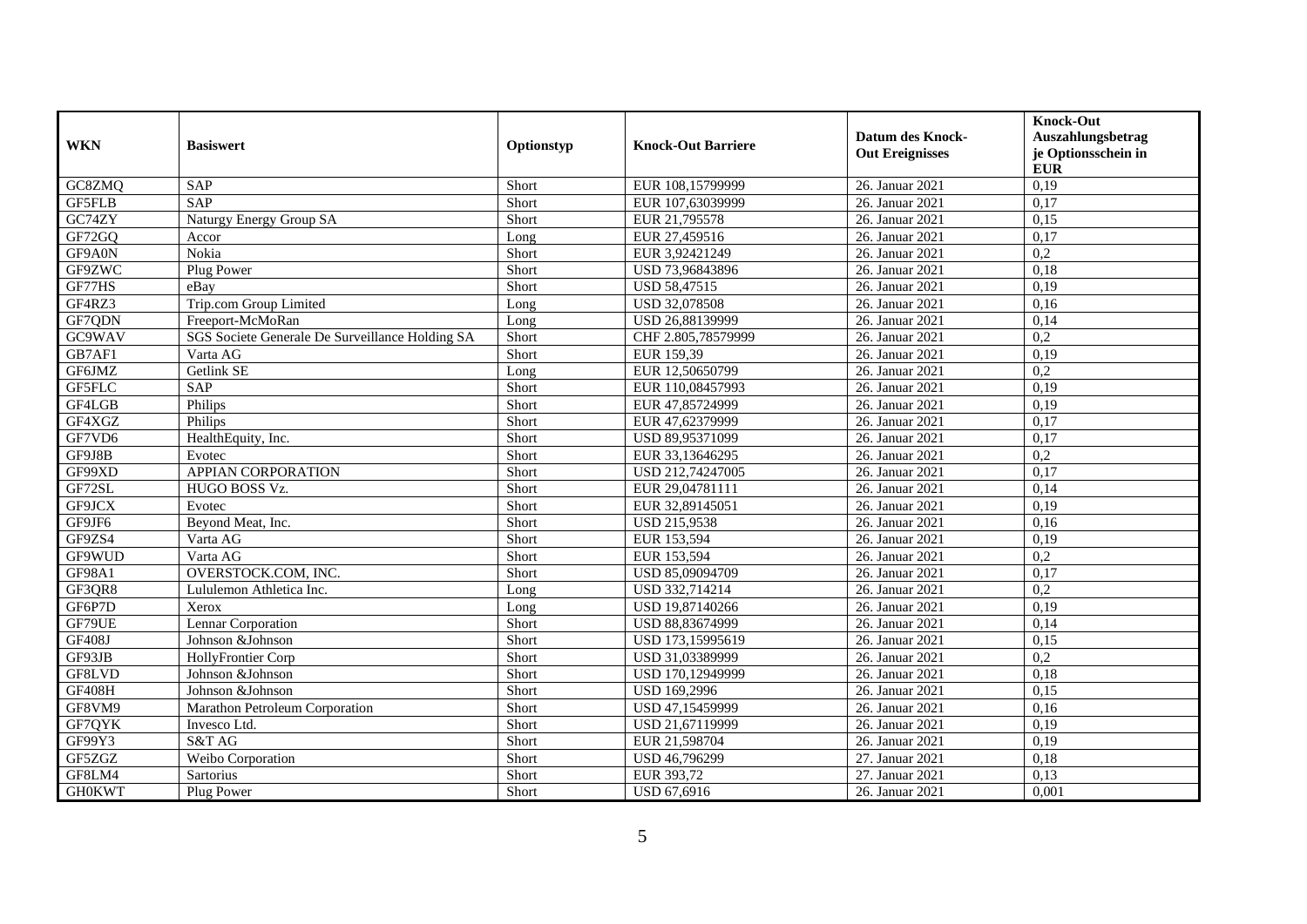| <b>WKN</b>    | <b>Basiswert</b>                             | Optionstyp | <b>Knock-Out Barriere</b> | <b>Datum des Knock-</b><br><b>Out Ereignisses</b> | <b>Knock-Out</b><br>Auszahlungsbetrag<br>je Optionsschein in<br><b>EUR</b> |
|---------------|----------------------------------------------|------------|---------------------------|---------------------------------------------------|----------------------------------------------------------------------------|
| GF9LMG        | Square                                       | Long       | USD 205,94339999          | 26. Januar 2021                                   | 0,18                                                                       |
| GF99R2        | PROTO LABS, INC                              | Short      | USD 226,13117161          | 26. Januar 2021                                   | 0,17                                                                       |
| <b>GH0KWU</b> | Beyond Meat, Inc.                            | Short      | USD 163,4919              | 26. Januar 2021                                   | 0,001                                                                      |
| GF96H3        | Alibaba Group Holding Limited ADR (New York) | Short      | USD 267,41787799          | 26. Januar 2021                                   | 0,2                                                                        |
| <b>GF1ELG</b> | Facebook                                     | Short      | USD 288,435375            | 26. Januar 2021                                   | 0,19                                                                       |
| GC8LOD        | Microsoft                                    | Short      | <b>USD 243,3018</b>       | 26. Januar 2021                                   | 0,19                                                                       |
| GC760H        | Square                                       | Long       | USD 203,83657599          | 26. Januar 2021                                   | 0,19                                                                       |
| GC76HW        | Humana Inc.                                  | Long       | USD 394,6676              | 26. Januar 2021                                   | 0,19                                                                       |
| GF6J8N        | Weibo Corporation                            | Short      | USD 47,00289613           | 26. Januar 2021                                   | 0,16                                                                       |
| GF7VC0        | HELEN OF TROY LIMITED                        | Short      | USD 251,11474999          | 26. Januar 2021                                   | 0,18                                                                       |
| GF7QRD        | Wells Fargo & Company                        | Long       | <b>USD 30,9631</b>        | 26. Januar 2021                                   | 0,19                                                                       |
| GF4S7T        | Kroger Co/The                                | Short      | USD 37,62554449           | 26. Januar 2021                                   | 0,19                                                                       |
| GF4URP        | UnitedHealth Group                           | Long       | USD 340,85379999          | 26. Januar 2021                                   | 0.16                                                                       |
| GF4UNC        | Weibo Corporation                            | Short      | USD 47,48027968           | 26. Januar 2021                                   | 0,19                                                                       |
| <b>GF98K9</b> | Weibo Corporation                            | Short      | USD 45,89204398           | 26. Januar 2021                                   | 0,18                                                                       |
| GF4S7S        | Kroger Co/The                                | Short      | USD 36,68596056           | 26. Januar 2021                                   | 0,18                                                                       |
| GF98GV        | Macy's, Inc.                                 | Short      | USD 15,37108123           | 26. Januar 2021                                   | 0,16                                                                       |
| GF7WBC        | CenturyLink                                  | Short      | USD 11,85015599           | 26. Januar 2021                                   | 0,17                                                                       |
| GF9LMD        | Square                                       | Long       | USD 211,63561599          | 26. Januar 2021                                   | 0,18                                                                       |
| GF9ZVZ        | Plug Power                                   | Short      | USD 74,56765401           | 26. Januar 2021                                   | 0,14                                                                       |
| GF9UPH        | Plug Power                                   | Short      | USD 73,5003852            | 26. Januar 2021                                   | 0,14                                                                       |
| GF7WBD        | CenturyLink                                  | Short      | USD 12,8867395            | 27. Januar 2021                                   | 0,001                                                                      |
| GF7WBF        | CenturyLink                                  | Short      | USD 13,72494114           | 27. Januar 2021                                   | 0,09                                                                       |
| GF7WBE        | CenturyLink                                  | Short      | USD 13,20413166           | 27. Januar 2021                                   | 0,001                                                                      |
| GC74NF        | Takeaway.com NV                              | Long       | EUR 88,81319999           | 27. Januar 2021                                   | 0,17                                                                       |
| GF6860        | Airbus                                       | Long       | EUR 83,5842               | 27. Januar 2021                                   | 0,17                                                                       |
| GF5K2B        | Jungheinrich                                 | Long       | EUR 37,245516             | 27. Januar 2021                                   | 0,14                                                                       |
| GF7Y6G        | Easyjet                                      | Long       | GBP 7,03009999            | 27. Januar 2021                                   | 0,16                                                                       |
| GF6V9G        | Airbus                                       | Long       | EUR 83,464794             | 27. Januar 2021                                   | 0,16                                                                       |
| GF917W        | Fresnillo                                    | Long       | GBP 9,67674678            | 27. Januar 2021                                   | 0,17                                                                       |
| GF9JAL        | Evotec                                       | Short      | EUR 41,82874806           | 27. Januar 2021                                   | 0,14                                                                       |
| GF5VFW        | Proximus S.A.                                | Short      | EUR 18,1005256            | 27. Januar 2021                                   | 0,16                                                                       |
| GF79TT        | <b>RATIONAL AG</b>                           | Short      | EUR 824,15999999          | 27. Januar 2021                                   | 0,18                                                                       |
| GF8YVF        | HUGO BOSS Vz.                                | Short      | EUR 31,00085705           | 27. Januar 2021                                   | 0,17                                                                       |
| GC82UP        | Deutsche Telekom                             | Short      | EUR 15,36474999           | 27. Januar 2021                                   | 0,19                                                                       |
| GF6AJ3        | Sartorius Stedim Biotech                     | Short      | EUR 348,44815864          | 27. Januar 2021                                   | 0,19                                                                       |
| GF7GBP        | Aurelius                                     | Short      | EUR 18,3906               | 27. Januar 2021                                   | 0,18                                                                       |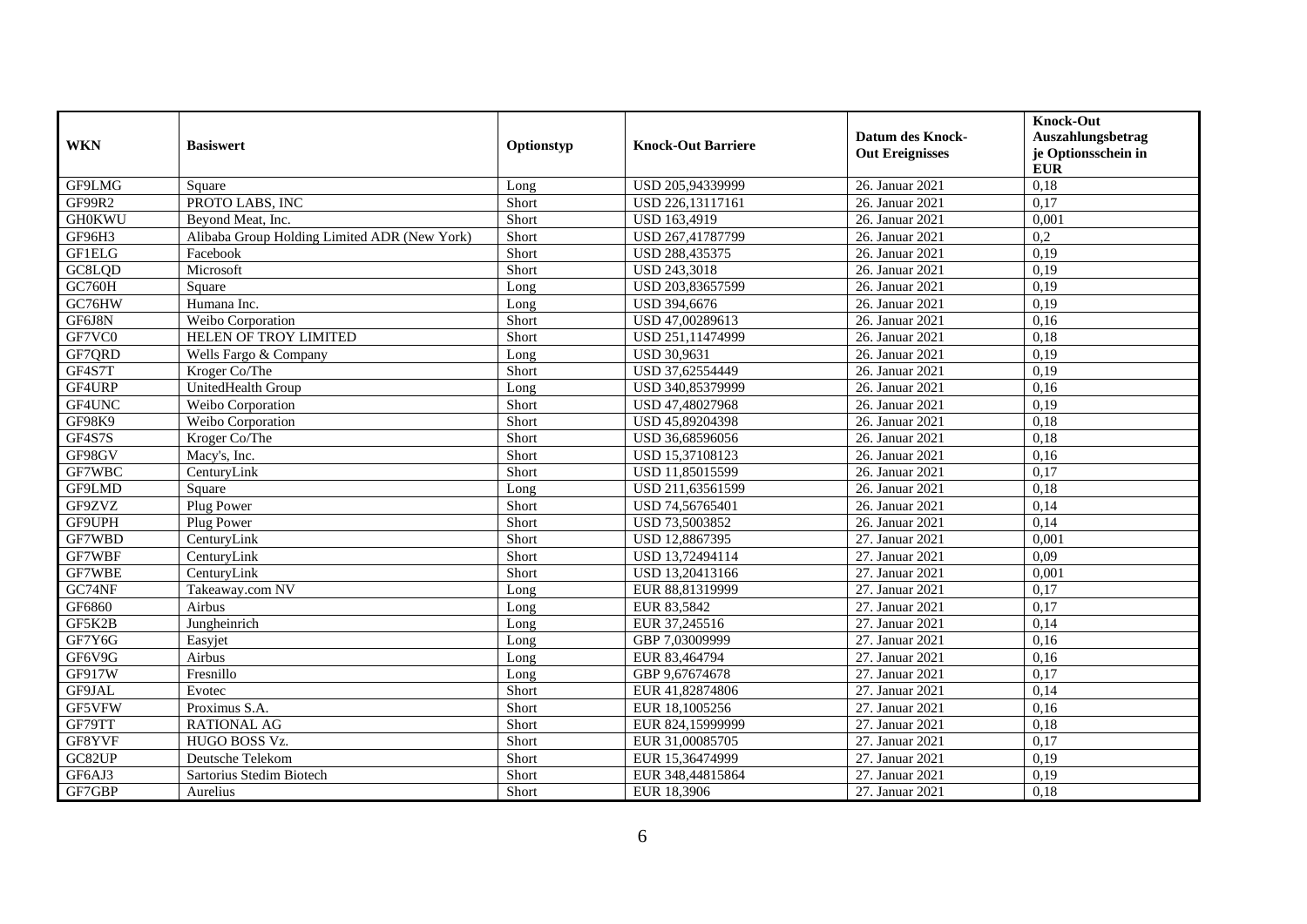| <b>WKN</b>          | <b>Basiswert</b>             | Optionstyp | <b>Knock-Out Barriere</b> | <b>Datum des Knock-</b><br><b>Out Ereignisses</b> | <b>Knock-Out</b><br>Auszahlungsbetrag<br>je Optionsschein in<br><b>EUR</b> |
|---------------------|------------------------------|------------|---------------------------|---------------------------------------------------|----------------------------------------------------------------------------|
| GF9J85              | Evotec                       | Short      | EUR 37,8691517            | 27. Januar 2021                                   | 0,18                                                                       |
| GF8UUR              | Evotec                       | Short      | EUR 41,18183564           | 27. Januar 2021                                   | 0,18                                                                       |
| GF98BY              | Evotec                       | Short      | EUR 38,29307665           | 27. Januar 2021                                   | 0,2                                                                        |
| GF8NFM              | Evotec                       | Short      | EUR 42,48475062           | 27. Januar 2021                                   | 0,15                                                                       |
| GF9106              | Evotec                       | Short      | EUR 38,27922992           | 27. Januar 2021                                   | 0,15                                                                       |
| GF7YC3              | Pearson                      | Short      | GBP 8,82671277            | 27. Januar 2021                                   | 0,16                                                                       |
| GF96KR              | Evotec                       | Short      | EUR 35,74190992           | 27. Januar 2021                                   | 0,18                                                                       |
| GF98CD              | Pearson                      | Short      | GBP 8,34228859            | 27. Januar 2021                                   | 0,17                                                                       |
| GF9J89              | Evotec                       | Short      | EUR 35,36155242           | 27. Januar 2021                                   | 0,17                                                                       |
| GF9J8A              | Evotec                       | Short      | EUR 39,32734832           | 27. Januar 2021                                   | 0,18                                                                       |
| GF9J86              | Evotec                       | Short      | EUR 35,55892843           | 27. Januar 2021                                   | 0,2                                                                        |
| GF7506              | Sartorius Stedim Biotech     | Short      | EUR 359,68146872          | 27. Januar 2021                                   | 0,16                                                                       |
| GF98CC              | Pearson                      | Short      | GBP 8.08003769            | 27. Januar 2021                                   | 0.15                                                                       |
| GF72SM              | HUGO BOSS Vz.                | Short      | EUR 30,08989998           | 27. Januar 2021                                   | 0,16                                                                       |
| GF9A3F              | Jenoptik AG                  | Short      | EUR 28,92312              | 27. Januar 2021                                   | 0.18                                                                       |
| $G\overline{C6DY0}$ | Ahold                        | Short      | EUR 24,59532399           | 27. Januar 2021                                   | 0,19                                                                       |
| GF1M3X              | <b>GEA Group AG</b>          | Long       | EUR 28,65247699           | 27. Januar 2021                                   | 0,19                                                                       |
| GF7YC2              | Pearson                      | Short      | GBP 7,96982969            | 27. Januar 2021                                   | 0,17                                                                       |
| GF6AJ2              | Sartorius Stedim Biotech     | Short      | EUR 347,4936              | 27. Januar 2021                                   | 0,15                                                                       |
| GF6EPG              | Sartorius                    | Short      | EUR 402,69757256          | 27. Januar 2021                                   | 0,17                                                                       |
| GF917V              | Fresnillo                    | Long       | GBP 10,20424999           | 27. Januar 2021                                   | 0,17                                                                       |
| GF2UJ3              | Infineon                     | Long       | EUR 31,605                | 27. Januar 2021                                   | 0,18                                                                       |
| GH0KZ6              | HUGO BOSS Vz.                | Short      | EUR 32,10431711           | 27. Januar 2021                                   | 0,16                                                                       |
| GC5TQ6              | RWE St.                      | Long       | EUR 34,75340736           | 27. Januar 2021                                   | 0,16                                                                       |
| GF98A3              | adidas                       | Long       | EUR 265,74268             | 27. Januar 2021                                   | 0,2                                                                        |
| GC468T              | Worldline SA                 | Long       | EUR 69,355                | 27. Januar 2021                                   | 0,16                                                                       |
| GF96P4              | American Airlines Group Inc. | Short      | USD 15,84059999           | 27. Januar 2021                                   | 0,02                                                                       |
| GC0501              | <b>LINDE PLC</b>             | Long       | <b>USD 250,733</b>        | 27. Januar 2021                                   | 0,18                                                                       |
| GF4S8V              | Boeing                       | Long       | <b>USD 198,0188</b>       | 27. Januar 2021                                   | 0,11                                                                       |
| GF3H4Q              | Boeing                       | Long       | USD 197,392414            | 27. Januar 2021                                   | 0,11                                                                       |
| GF53KY              | Visa Inc. - Class A          | Long       | USD 197,96979999          | 27. Januar 2021                                   | 0.18                                                                       |
| GF6Z3K              | Albemarle Corporation        | Long       | <b>USD 171,8724</b>       | 27. Januar 2021                                   | 0.02                                                                       |
| GF6Z5E              | Boeing                       | Long       | USD 197,735916            | 27. Januar 2021                                   | 0,18                                                                       |
| GF8DL1              | Lam Research Corporation     | Long       | USD 541,60679999          | 27. Januar 2021                                   | 0,001                                                                      |
| GF48XW              | Danaher                      | Long       | USD 229,30039999          | 27. Januar 2021                                   | 0,01                                                                       |
| GF5K0K              | Netflix, Inc.                | Long       | USD 550,69139999          | 27. Januar 2021                                   | 0,17                                                                       |
| GF5G5B              | MongoDB, Inc.                | Long       | USD 348,33267             | 27. Januar 2021                                   | 0,13                                                                       |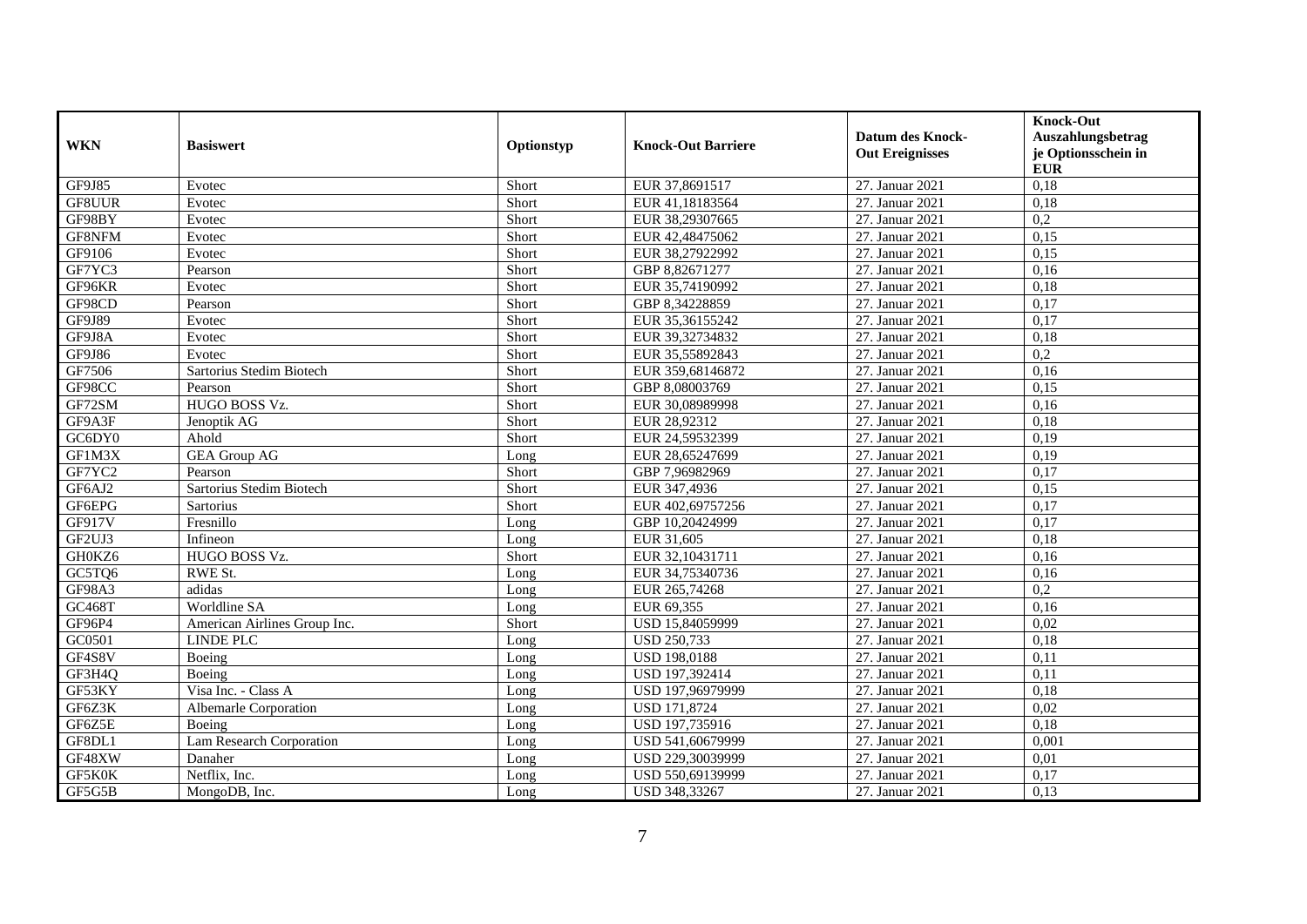| <b>WKN</b>    | <b>Basiswert</b>                | Optionstyp | <b>Knock-Out Barriere</b> | <b>Datum des Knock-</b><br><b>Out Ereignisses</b> | <b>Knock-Out</b><br>Auszahlungsbetrag<br>je Optionsschein in<br><b>EUR</b> |
|---------------|---------------------------------|------------|---------------------------|---------------------------------------------------|----------------------------------------------------------------------------|
| GF7W82        | Amicus Therapeutics, Inc.       | Long       | <b>USD 19,1769</b>        | 27. Januar 2021                                   | 0,16                                                                       |
| GF8YU1        | Schlumberger                    | Long       | <b>USD 22,2852</b>        | 27. Januar 2021                                   | 0,11                                                                       |
| GF6JKG        | Total                           | Long       | EUR 35,14886199           | 27. Januar 2021                                   | 0,19                                                                       |
| GF77G5        | MTU Aero Engines                | Long       | EUR 193,599               | 27. Januar 2021                                   | 0,18                                                                       |
| GF36CY        | Vinci                           | Long       | EUR 76,31122799           | 27. Januar 2021                                   | 0,14                                                                       |
| GF3VXY        | Ubisoft Entertainment S.A.      | Long       | EUR 79,43879999           | 27. Januar 2021                                   | 0,16                                                                       |
| GF8JNR        | EssilorLuxottica SA             | Long       | EUR 118,28599999          | 27. Januar 2021                                   | 0,19                                                                       |
| <b>GF98A9</b> | Centrica                        | Short      | GBP 0,52360001            | 27. Januar 2021                                   | 0,17                                                                       |
| GF5K2C        | Jungheinrich                    | Long       | EUR 36,32193719           | 27. Januar 2021                                   | $\overline{0.2}$                                                           |
| GF67V6        | Square                          | Long       | USD 204,69376199          | 27. Januar 2021                                   | 0.07                                                                       |
| GF3TFL        | Plug Power                      | Long       | USD 70,39916              | 27. Januar 2021                                   | 0,001                                                                      |
| GF72RS        | Plug Power                      | Long       | USD 70,39916              | 27. Januar 2021                                   | 0,02                                                                       |
| GF5603        | <b>Advanced Micro Devices</b>   | Long       | USD 92,81579999           | 27. Januar 2021                                   | 0,001                                                                      |
| GH09BL        | Plug Power                      | Long       | USD 70,39916              | 27. Januar 2021                                   | 0,01                                                                       |
| GF7Y2Q        | Plug Power                      | Long       | USD 70,39916              | 27. Januar 2021                                   | 0,12                                                                       |
| GF99YE        | <b>Advanced Micro Devices</b>   | Long       | USD 92,52219899           | 27. Januar 2021                                   | 0,01                                                                       |
| GF5VVU        | <b>Advanced Micro Devices</b>   | Long       | USD 92.81579999           | 27. Januar 2021                                   | 0.01                                                                       |
| GF5LZ2        | S&P $500(r)$ Index              | Long       | USD 3.772,62356043        | 27. Januar 2021                                   | 0,15                                                                       |
| GF6AE4        | $S&P 500(r)$ Index              | Long       | USD 3.769,54386773        | 27. Januar 2021                                   | 0,19                                                                       |
| GF8VNB        | Nokia                           | Short      | EUR 4,1003785             | 27. Januar 2021                                   | 0,18                                                                       |
| GF9JB3        | <b>RTL Group</b>                | Short      | EUR 43,95027592           | 27. Januar 2021                                   | 0,18                                                                       |
| GF77PG        | <b>SCOR S.E.</b>                | Long       | EUR 24,9543               | 27. Januar 2021                                   | 0,15                                                                       |
| GF8YNM        | ThyssenKrupp                    | Long       | EUR 9,37271999            | 27. Januar 2021                                   | 0,17                                                                       |
| GF8DUE        | Arconic Corp                    | Long       | <b>USD 25,779</b>         | 27. Januar 2021                                   | 0,17                                                                       |
| GF5JYX        | ThyssenKrupp                    | Long       | EUR 9,37271999            | 27. Januar 2021                                   | 0,02                                                                       |
| GF9R50        | RTL Group                       | Short      | EUR 44,19559122           | 27. Januar 2021                                   | 0,18                                                                       |
| GF96SS        | <b>Banco Santander</b>          | Long       | EUR 2,43039999            | 27. Januar 2021                                   | 0,2                                                                        |
| GF5BTH        | Microsoft                       | Short      | USD 238,13825             | 27. Januar 2021                                   | 0,2                                                                        |
| GF6YWW        | Halliburton Co.                 | Long       | <b>USD 17,81052</b>       | 27. Januar 2021                                   | 0,17                                                                       |
| GF89VF        | Deutsche Bank                   | Long       | EUR 8,4420875             | 27. Januar 2021                                   | 0,18                                                                       |
| GF3VWK        | Microsoft                       | Short      | USD 237,301862            | 27. Januar 2021                                   | 0,16                                                                       |
| GC7JVW        | Seagate Technology plc          | Short      | USD 67,64249399           | 27. Januar 2021                                   | 0,16                                                                       |
| GF43FB        | Centene Corp                    | Long       | USD 58,71169              | 27. Januar 2021                                   | 0,16                                                                       |
| GF918R        | Molson Coors Brewing Company    | Short      | <b>USD 54,3966</b>        | 27. Januar 2021                                   | 0,16                                                                       |
| GF8JYM        | BJS WHOLESALE CLUB HOLDINGS INC | Short      | USD 46,81174999           | 27. Januar 2021                                   | 0,15                                                                       |
| GF4P2D        | Lululemon Athletica Inc.        | Long       | <b>USD 322,296</b>        | 27. Januar 2021                                   | 0,2                                                                        |
| GF22G2        | FMC Corporation                 | Long       | USD 108,11359999          | 27. Januar 2021                                   | 0,15                                                                       |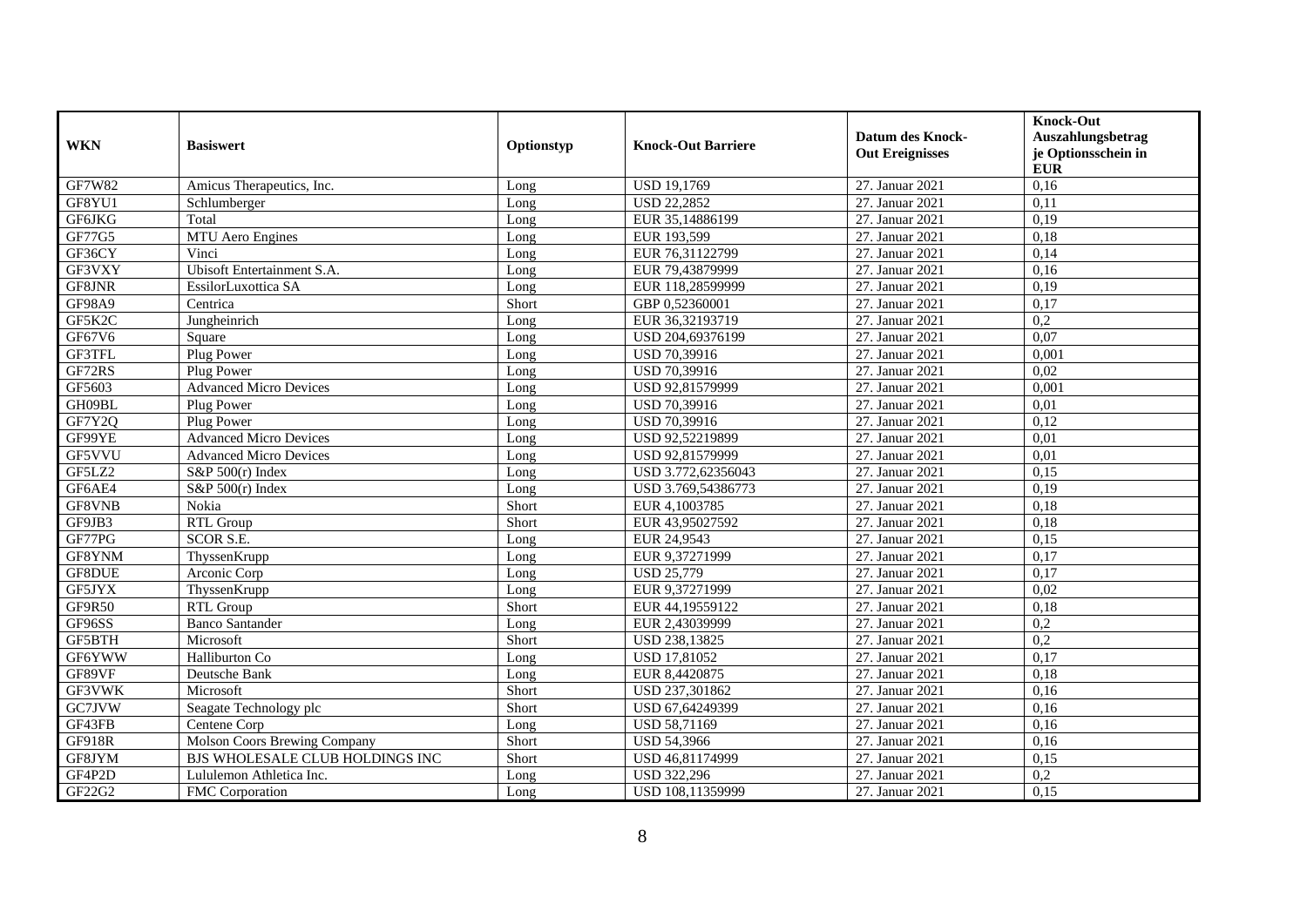| <b>WKN</b> | <b>Basiswert</b>                | Optionstyp | <b>Knock-Out Barriere</b> | <b>Datum des Knock-</b><br><b>Out Ereignisses</b> | <b>Knock-Out</b><br>Auszahlungsbetrag<br>je Optionsschein in<br><b>EUR</b> |
|------------|---------------------------------|------------|---------------------------|---------------------------------------------------|----------------------------------------------------------------------------|
| GF7YKV     | Discovery                       | Short      | <b>USD 36,7275</b>        | 27. Januar 2021                                   | 0,17                                                                       |
| GF74T8     | Macy's, Inc.                    | Short      | <b>USD 17,424</b>         | 27. Januar 2021                                   | 0,001                                                                      |
| GC3CH0     | United Rentals, Inc.            | Long       | USD 242,476349            | 27. Januar 2021                                   | 0,05                                                                       |
| GF22JR     | H&R Block, Inc.                 | Short      | USD 19,231076             | 27. Januar 2021                                   | 0,19                                                                       |
| GF8YSQ     | United Rentals, Inc.            | Long       | <b>USD 243,2458</b>       | 27. Januar 2021                                   | 0,01                                                                       |
| GF4XF1     | Marathon Oil Corporation        | Long       | USD 7,31014199            | 27. Januar 2021                                   | 0,19                                                                       |
| GF8JQC     | <b>Baker Hughes Company</b>     | Long       | USD 20,19779999           | 27. Januar 2021                                   | 0,19                                                                       |
| GF6VAF     | Uber Technologies, Inc.         | Long       | USD 50,808912             | 27. Januar 2021                                   | 0,2                                                                        |
| GF7DV8     | Macy's, Inc.                    | Short      | <b>USD 16,7904</b>        | 27. Januar 2021                                   | 0,17                                                                       |
| GF5K26     | Xilinx                          | Long       | USD 141,50219999          | 27. Januar 2021                                   | 0,001                                                                      |
| GC7NQ9     | Campbell Soup Company           | Short      | USD 51,103845             | 27. Januar 2021                                   | 0,18                                                                       |
| GF7YHT     | Campbell Soup Company           | Short      | <b>USD 50,949</b>         | 27. Januar 2021                                   | 0,07                                                                       |
| GF99SH     | Booking Holdings Inc.           | Long       | USD 1943,4968             | 27. Januar 2021                                   | 0,1                                                                        |
| GF3QW9     | Expedia Group, Inc.             | Long       | <b>USD 128,2125</b>       | 27. Januar 2021                                   | 0,001                                                                      |
| GC9JRN     | Cintas Corp                     | Long       | USD 316,244376            | 27. Januar 2021                                   | 0,15                                                                       |
| GF6ACR     | MasterCard                      | Long       | USD 320,68722             | 27. Januar 2021                                   | 0,18                                                                       |
| GF5VWH     | Snap Inc                        | Long       | <b>USD 52.149594</b>      | 27. Januar 2021                                   | 0.07                                                                       |
| GF77L4     | ConocoPhillips                  | Long       | USD 40,788048             | 27. Januar 2021                                   | 0,19                                                                       |
| GF00J2     | Fiserv, Inc.                    | Long       | USD 103,75654899          | 27. Januar 2021                                   | 0,08                                                                       |
| GF5036     | Cintas Corp                     | Long       | USD 316,6968              | 27. Januar 2021                                   | 0,17                                                                       |
| GF53KU     | Mosaic Co                       | Long       | <b>USD 26,8324</b>        | 27. Januar 2021                                   | 0,17                                                                       |
| GF5VWG     | Snap Inc                        | Long       | USD 52,22419999           | 27. Januar 2021                                   | 0,01                                                                       |
| GF8V0D     | BLUEPRINT MEDICINES CORPORATION | Long       | USD 94,00269999           | 27. Januar 2021                                   | 0,11                                                                       |
| GF4CFD     | HubSpot Inc                     | Long       | USD 364,9128              | 27. Januar 2021                                   | 0,02                                                                       |
| GF8VNC     | Nokia                           | Short      | EUR 4,38407019            | 27. Januar 2021                                   | 0,14                                                                       |
| GF8UYJ     | MEDPACE HOLDINGS, INC.          | Long       | USD 132,28402681          | 27. Januar 2021                                   | 0,18                                                                       |
| GC756M     | Merck & Co.                     | Long       | USD 78,39622499           | 27. Januar 2021                                   | 0.18                                                                       |
| GF492W     | Voestalpine                     | Long       | EUR 29,48428              | 27. Januar 2021                                   | 0,14                                                                       |
| GF6P7A     | Fresnillo                       | Long       | GBP 9,12404901            | 27. Januar 2021                                   | 0,2                                                                        |
| GF6YZX     | Apache Corp                     | Long       | <b>USD 14,97258</b>       | 27. Januar 2021                                   | 0,17                                                                       |
| GF9UQ1     | RTL Group                       | Short      | EUR 44,84551608           | 27. Januar 2021                                   | 0,19                                                                       |
| GF6P2G     | Western Union                   | Short      | USD 23,81757922           | 27. Januar 2021                                   | 0,19                                                                       |
| GF91E7     | Paycom Software                 | Long       | USD 376,65927599          | 27. Januar 2021                                   | 0,19                                                                       |
| GF3AKK     | Newmont Corporation             | Long       | USD 58,87681137           | 27. Januar 2021                                   | 0,16                                                                       |
| GF84RG     | Discovery Communications Inc    | Short      | USD 42,26736              | 27. Januar 2021                                   | 0,16                                                                       |
| GC3XHR     | The Trade Desk, Inc.            | Long       | USD 753,00129999          | 27. Januar 2021                                   | 0,15                                                                       |
| GF98BN     | The Trade Desk, Inc.            | Long       | USD 760,76419999          | 27. Januar 2021                                   | 0,09                                                                       |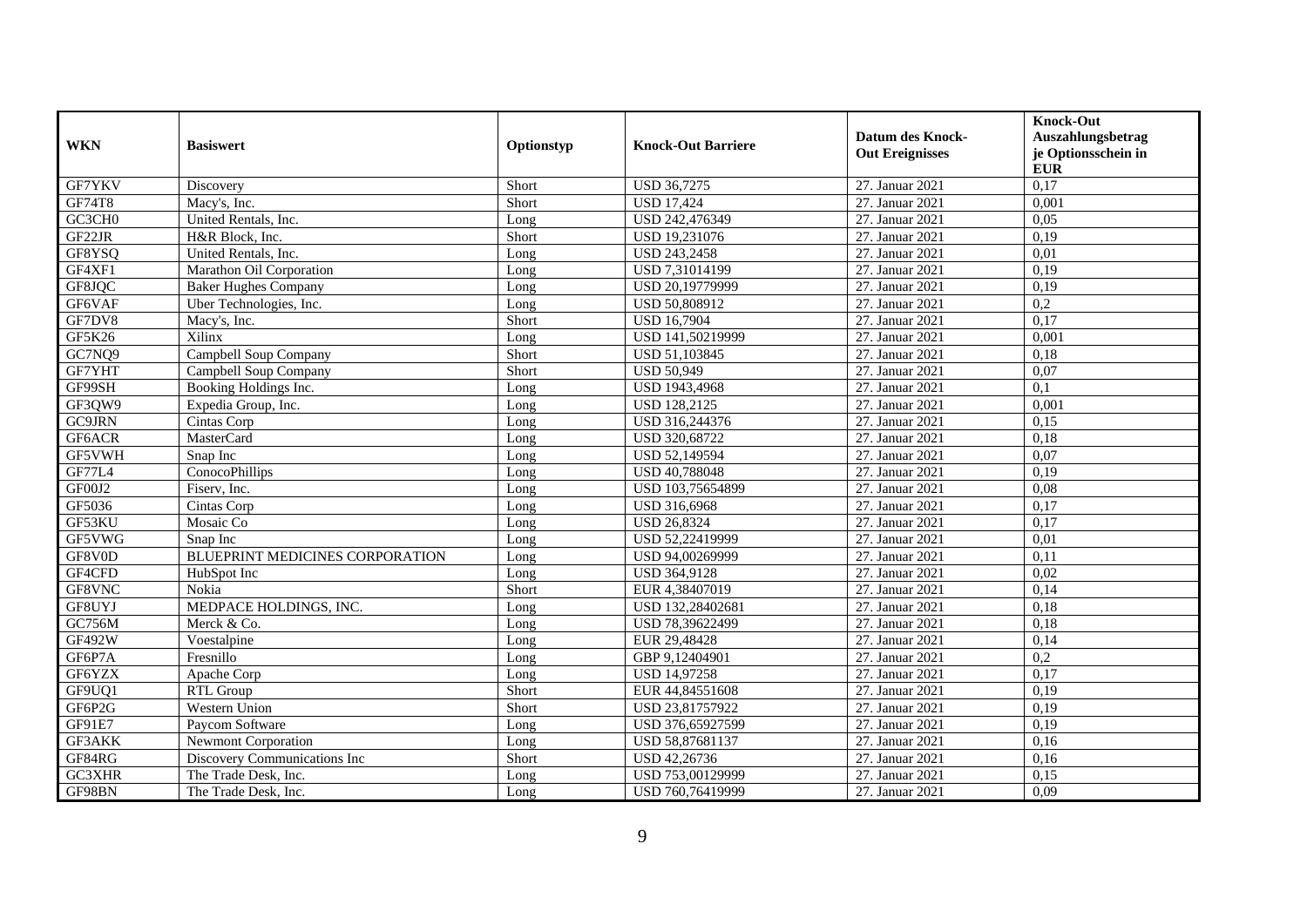| <b>WKN</b>    | <b>Basiswert</b>              | Optionstyp | <b>Knock-Out Barriere</b> | <b>Datum des Knock-</b><br><b>Out Ereignisses</b> | <b>Knock-Out</b><br>Auszahlungsbetrag<br>je Optionsschein in<br><b>EUR</b> |
|---------------|-------------------------------|------------|---------------------------|---------------------------------------------------|----------------------------------------------------------------------------|
| GF7A3G        | L Brands, Inc.                | Long       | USD 41,29719999           | 27. Januar 2021                                   | 0,2                                                                        |
| GF4P5H        | <b>Check Point Software</b>   | Short      | USD 136,45814116          | 27. Januar 2021                                   | 0,19                                                                       |
| GC9TK6        | Uber Technologies, Inc.       | Long       | USD 49,54900103           | 27. Januar 2021                                   | 0,18                                                                       |
| GF6Z2J        | Hess Corp.                    | Long       | USD 54,76845872           | 27. Januar 2021                                   | $\overline{0.2}$                                                           |
| GF8V0H        | Shake Shack Inc.              | Short      | USD 116,39133898          | 27. Januar 2021                                   | 0,16                                                                       |
| GF504J        | Lululemon Athletica Inc.      | Long       | USD 315,46451812          | 27. Januar 2021                                   | 0,15                                                                       |
| GF93B6        | BorgWarner, Inc.              | Short      | USD 45,73598398           | 27. Januar 2021                                   | 0,2                                                                        |
| GF5SCS        | Shopify Inc.                  | Long       | USD 1132,979313           | 27. Januar 2021                                   | 0,05                                                                       |
| GF7Y49        | JD.com Inc                    | Long       | USD 95,03059999           | 27. Januar 2021                                   | 0,15                                                                       |
| GF7Y7V        | Kohl's Corporation            | Short      | USD 48,61050625           | 27. Januar 2021                                   | 0,16                                                                       |
| GF5BPZ        | Intel                         | Long       | <b>USD 54,1058</b>        | 27. Januar 2021                                   | 0,18                                                                       |
| GF8JUH        | NATIONAL BEVERAGE CORP.       | Short      | USD 145,494964            | 27. Januar 2021                                   | 0.15                                                                       |
| GF72UY        | Devon Energy                  | Long       | USD 16,13653662           | 27. Januar 2021                                   | 0,15                                                                       |
| GF93FG        | Mercadolibre                  | Long       | USD 1771,58519999         | 27. Januar 2021                                   | 0,15                                                                       |
| GF9362        | iRobot Corporation            | Short      | USD 145,35999999          | 27. Januar 2021                                   | 0,001                                                                      |
| GF5M6J        | Nvidia                        | Long       | USD 526,6618              | 27. Januar 2021                                   | 0,2                                                                        |
| GF5LZW        | PayPal Holdings, Inc.         | Long       | <b>USD 236.18</b>         | 27. Januar 2021                                   | 0.09                                                                       |
| GF7V0E        | BorgWarner, Inc.              | Short      | USD 46,01440948           | 27. Januar 2021                                   | 0,15                                                                       |
| GF5VUG        | Shopify Inc.                  | Long       | USD 1.134,95092199        | 27. Januar 2021                                   | 0,1                                                                        |
| GF84YM        | Las Vegas Sands Corp.         | Long       | USD 50,344168             | 27. Januar 2021                                   | 0,16                                                                       |
| GF3VZX        | Nvidia                        | Long       | <b>USD 521,2877</b>       | 27. Januar 2021                                   | 0,15                                                                       |
| GF8JSM        | <b>Walt Disney</b>            | Long       | <b>USD 166,1688</b>       | 27. Januar 2021                                   | 0,17                                                                       |
| GF5SCR        | Shopify Inc.                  | Long       | USD 1134,95092199         | 27. Januar 2021                                   | 0,02                                                                       |
| GF6Z8T        | <b>Barrick Gold</b>           | Long       | USD 22,781808             | 27. Januar 2021                                   | 0,1                                                                        |
| GF5VUF        | Shopify Inc.                  | Long       | USD 1136,57459999         | 27. Januar 2021                                   | 0,01                                                                       |
| GF7W91        | FRESHPET, INC.                | Long       | USD 142,09999999          | 27. Januar 2021                                   | 0,001                                                                      |
| GF7510        | Wheaton Precious Metals Corp. | Long       | USD 38,85042              | 27. Januar 2021                                   | 0,11                                                                       |
| GF8UTR        | DIGITAL TURBINE, INC.         | Long       | USD 59,58627999           | 27. Januar 2021                                   | 0,16                                                                       |
| GC05AP        | <b>Barrick Gold</b>           | Long       | <b>USD 22,407</b>         | 27. Januar 2021                                   | 0,18                                                                       |
| GF6ELA        | <b>Barrick Gold</b>           | Long       | USD 22,742232             | 27. Januar 2021                                   | 0,1                                                                        |
| GF5VVV        | <b>Advanced Micro Devices</b> | Long       | USD 92,68320599           | 27. Januar 2021                                   | 0,02                                                                       |
| GF48VL        | <b>Advanced Micro Devices</b> | Long       | USD 92,34224999           | 27. Januar 2021                                   | 0,001                                                                      |
| GF7QMP        | Juniper Networks, Inc.        | Short      | USD 27,092016             | 27. Januar 2021                                   | 0,15                                                                       |
| <b>GC748V</b> | <b>SMA Solar Technology</b>   | Long       | EUR 59,04147499           | 27. Januar 2021                                   | 0,14                                                                       |
| <b>GH0KWM</b> | <b>SMA Solar Technology</b>   | Long       | EUR 59,06230863           | 27. Januar 2021                                   | 0,17                                                                       |
| GF7YC8        | Nokia                         | Short      | EUR 4,47818383            | 27. Januar 2021                                   | 0,17                                                                       |
| GH0NG9        | Evotec                        | Short      | EUR 33,8455               | 27. Januar 2021                                   | 0,001                                                                      |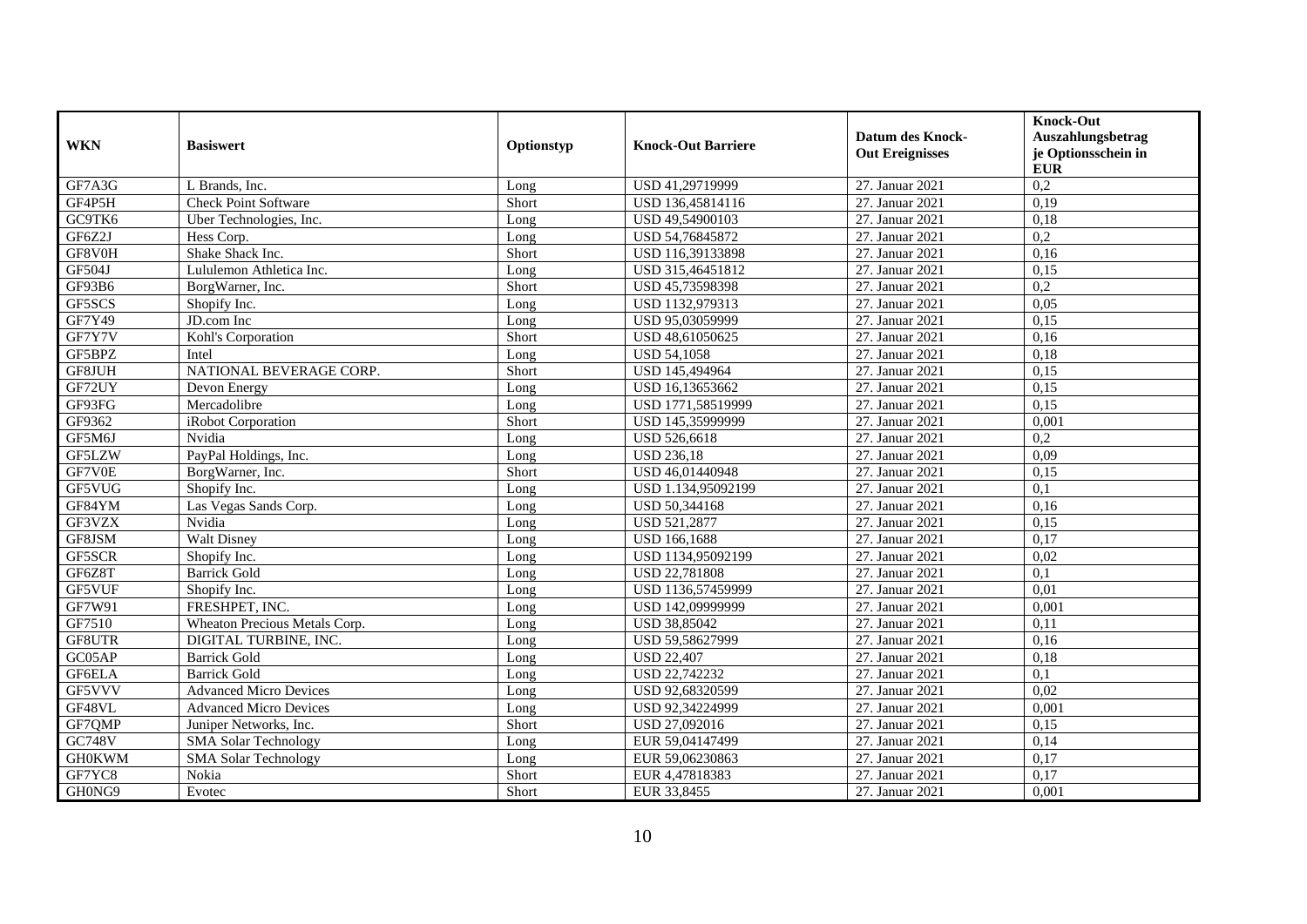| <b>WKN</b>    | <b>Basiswert</b>                 | Optionstyp | <b>Knock-Out Barriere</b> | <b>Datum des Knock-</b><br><b>Out Ereignisses</b> | <b>Knock-Out</b><br>Auszahlungsbetrag<br>je Optionsschein in<br><b>EUR</b> |
|---------------|----------------------------------|------------|---------------------------|---------------------------------------------------|----------------------------------------------------------------------------|
| <b>GHONFA</b> | RTL Group                        | Short      | EUR 42,2712               | 27. Januar 2021                                   | 0,001                                                                      |
| <b>GHONFF</b> | Evotec                           | Short      | EUR 33,8455               | 27. Januar 2021                                   | 0,001                                                                      |
| GH0NG0        | Evotec                           | Short      | EUR 33,782762             | 27. Januar 2021                                   | 0.001                                                                      |
| <b>GHONGB</b> | Evotec                           | Short      | EUR 33,6804               | 27. Januar 2021                                   | 0,001                                                                      |
| GH0NE2        | Evotec                           | Short      | EUR 34,0106               | 27. Januar 2021                                   | 0,12                                                                       |
| GH0NH6        | Varta AG                         | Short      | EUR 152,49                | 27. Januar 2021                                   | 0,07                                                                       |
| <b>GHONGJ</b> | Nokia                            | Short      | EUR 4,0099375             | 27. Januar 2021                                   | 0,001                                                                      |
| <b>GHONFL</b> | Evotec                           | Short      | EUR 33,6804               | 27. Januar 2021                                   | 0,001                                                                      |
| <b>GHONHK</b> | Varta AG                         | Short      | EUR 152,95345             | 27. Januar 2021                                   | 0,19                                                                       |
| <b>GHONGK</b> | Evotec                           | Short      | EUR 33,782762             | 27. Januar 2021                                   | 0,001                                                                      |
| GH0NE4        | Evotec                           | Short      | EUR 33,8455               | 27. Januar 2021                                   | 0,001                                                                      |
| GH0NG3        | Evotec                           | Short      | EUR 33,782762             | 27. Januar 2021                                   | 0,001                                                                      |
| GF8YXF        | S&T AG                           | Short      | EUR 22,58843748           | 27. Januar 2021                                   | 0,16                                                                       |
| GF6V8R        | <b>BBVA</b>                      | Long       | EUR 3,78781759            | 27. Januar 2021                                   | 0,19                                                                       |
| GF53FR        | TecDAX (Performance Index)       | Short      | EUR 3486,667608           | 27. Januar 2021                                   | 0,19                                                                       |
| <b>GH0JEC</b> | NATIONAL BEVERAGE CORP.          | Short      | USD 183,68403984          | 27. Januar 2021                                   | 0,14                                                                       |
| GF84QT        | SIRIUS XM HOLDINGS INC.          | Short      | USD 7.78589163            | 27. Januar 2021                                   | 0,15                                                                       |
| GF6J8Q        | Weibo Corporation                | Short      | USD 52,83138353           | 27. Januar 2021                                   | 0,19                                                                       |
| <b>GF910W</b> | PROTO LABS, INC                  | Short      | USD 266,78758397          | 27. Januar 2021                                   | 0,15                                                                       |
| GF9JAS        | HelloFresh SE                    | Short      | EUR 73,89939285           | 27. Januar 2021                                   | 0,17                                                                       |
| GF935V        | JinkoSolar Holding Co Ltd        | Short      | USD 73,37564998           | 27. Januar 2021                                   | 0,19                                                                       |
| GF6P2X        | News Corporation                 | Short      | USD 19,96795735           | 27. Januar 2021                                   | 0,15                                                                       |
| GF7QGM        | H&R Block, Inc.                  | Short      | <b>USD 20,35925</b>       | 27. Januar 2021                                   | 0,19                                                                       |
| GH0KY0        | iRobot Corporation               | Short      | USD 142,26431358          | 27. Januar 2021                                   | 0.18                                                                       |
| GF5SYG        | 3M Company                       | Short      | USD 183,56123805          | 27. Januar 2021                                   | 0,16                                                                       |
| GF79TU        | <b>RATIONAL AG</b>               | Short      | EUR 842,95243168          | 27. Januar 2021                                   | 0,18                                                                       |
| GF72Y5        | RTL Group                        | Short      | EUR 46,21770564           | 27. Januar 2021                                   | 0,2                                                                        |
| GF3QXA        | RTL Group                        | Short      | EUR 45,83230171           | 27. Januar 2021                                   | 0,17                                                                       |
| GF91A4        | Walgreens Boots Alliance, Inc.   | Short      | USD 55,36377836           | 27. Januar 2021                                   | 0,17                                                                       |
| GF4S7U        | Kroger Co/The                    | Short      | USD 41,72261156           | 27. Januar 2021                                   | 0,19                                                                       |
| GF84QS        | SIRIUS XM HOLDINGS INC.          | Short      | USD 7,23172922            | 27. Januar 2021                                   | 0,19                                                                       |
| GF3QVT        | <b>ABBOTT LABS</b>               | Short      | USD 117,0246              | 27. Januar 2021                                   | 0,16                                                                       |
| GF98GW        | Macy's, Inc.                     | Short      | USD 19,99763504           | 27. Januar 2021                                   | 0,2                                                                        |
| GH09AG        | <b>Ballard Power Systems Inc</b> | Long       | <b>USD 36,1907</b>        | 27. Januar 2021                                   | 0,01                                                                       |
| GH09B4        | <b>Ballard Power Systems Inc</b> | Long       | <b>USD 36,1907</b>        | 27. Januar 2021                                   | 0,05                                                                       |
| GC300H        | Aurubis                          | Long       | EUR 62,96943746           | 27. Januar 2021                                   | 0,19                                                                       |
| GF98ND        | Kroger Co/The                    | Short      | USD 39,92033546           | 27. Januar 2021                                   | 0,19                                                                       |